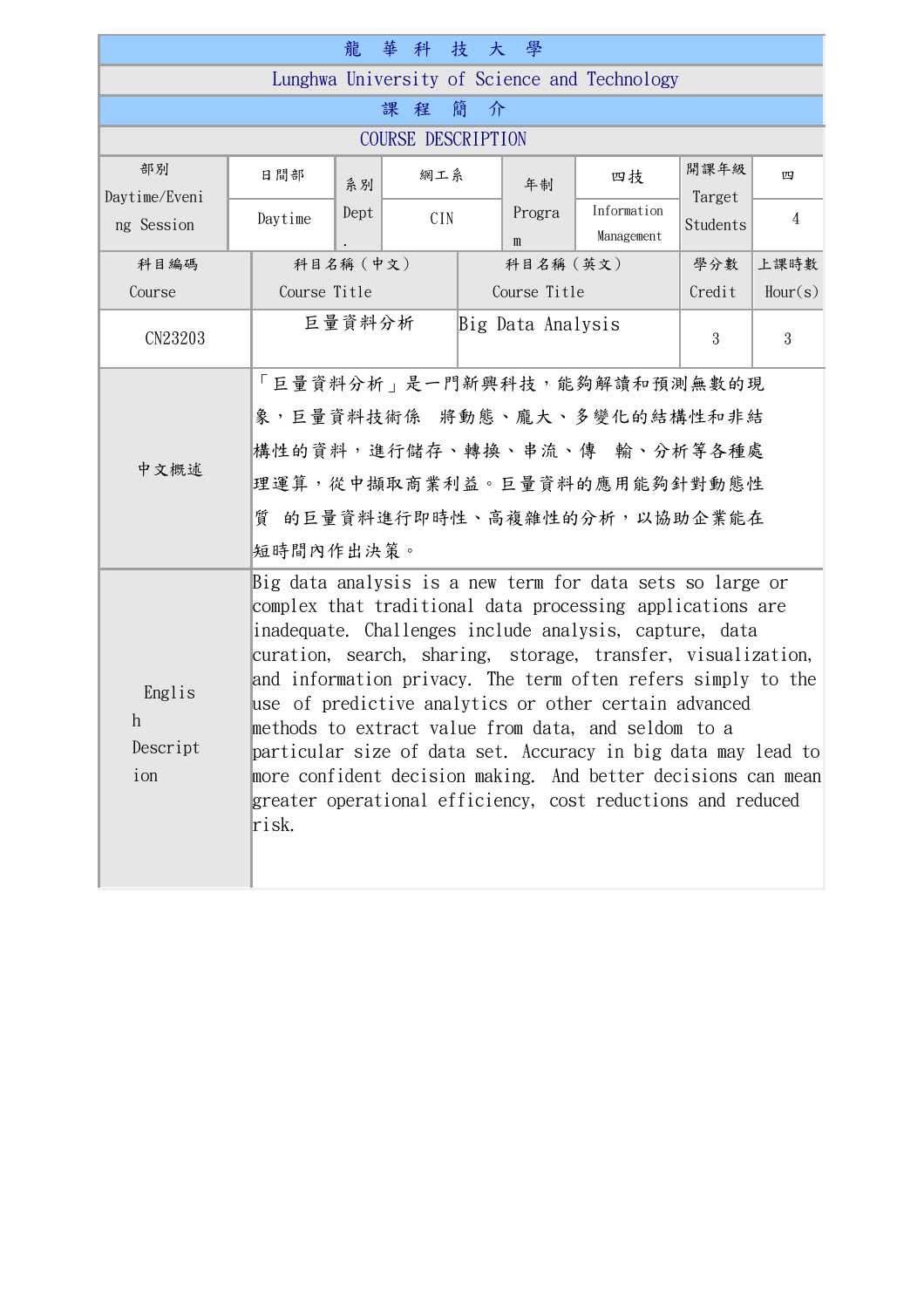課程綱要表

系科名稱:資訊網路工程系

科目名稱:巨量資料分析

英文科目名稱:Big Data Analysis

學年、學期、學分數: 第四學年第二學期 3 學分

先修科目或先備能力:

教學目標:包含知識、技能、態度等三項

1. 使學生了解資巨量資料及職場倫理(知識 2/54=2.7%態度 1/54=1.9%)

2. 使學生了解巨量資料分析原理及相關建置(技能 39/54=72.2%)

3. 能自行操作相關設定及利用分析工具等能力(知識 12/54=22.2%)

教材大網:

| 單元主題       | 內容網要                | 教學參<br>考節數      | 備註 |
|------------|---------------------|-----------------|----|
| 一、巨量資料分析導  | 1.認識巨量資料架構(K)       | 3               |    |
| 論及職場倫理個案說  | 2. 瞭解巨量資料基礎(K)      |                 |    |
| 明          | 職場倫理態度(A)<br>3.     |                 |    |
| 二、巨量資料基礎觀  | 瞭解如何利用 R 語言(S)      | 9               |    |
| 念          | 2. 利用 R 語言套件 的)     |                 |    |
|            | 3. R 與 Hadoop 串連 的) |                 |    |
| 三、巨量資料分析原  | 能自行建立與搜集相關的巨        | 30              |    |
| 理          | 量資料資訊(S)            |                 |    |
|            | 2.<br>巨量資料分析方法(S)   |                 |    |
| 四、權限設定、伺服  | 1.<br>瞭解巨量資料作業系統與資  | $6\phantom{1}6$ |    |
| 器管理        | 料庫管理系統關係(K)         |                 |    |
| 五、關鍵績效指標設計 | 了解巨量資料設計指標原則        | 6               |    |
| 與 管理       | (K)                 |                 |    |
|            | 2.<br>巨量資料決策理論 (K)  |                 |    |

※教學目標(歸納為三項):分別為知識(Knowledge)、技能(Skills)、態度 (Attitudes)各一項

※單元主題:為各項知能之彙整

※內容網要:為各項知能即一般知識、職業知識、態度;專業技術安全知識;專 業基 礎知識加上補充之知能(表 A8 中未列,但為達知識或技能的完 整性且 課程中需教授之能力),撰寫方式係以不含動詞的知能內容方 式呈現

※三者之關係:教學目標>單元主題>內容網要 1.

養成計畫管理、有效溝通與團隊合作之能力

2.具備團隊合作及溝通協調能力

3.具備團隊合作及溝通協調能力

| 檢核項目                                 | 是否符合    |
|--------------------------------------|---------|
| 1. 是否將科目名稱、上課時數及學分數填入本表…………………………    | 否口<br>분 |
| 2. 是否將教學目標、綱要名稱或單元名稱填入本表………………………    | 분<br>否口 |
| 3. 所填入的行業知能是否有考慮學生學習的順序性、邏輯性、連貫性、    |         |
| 宗整性…………………………………………………………………         | 분<br>否□ |
| 4. 除了表 A6 所敘述的行業知能,是否有考慮到其他的知能,以成為一門 |         |